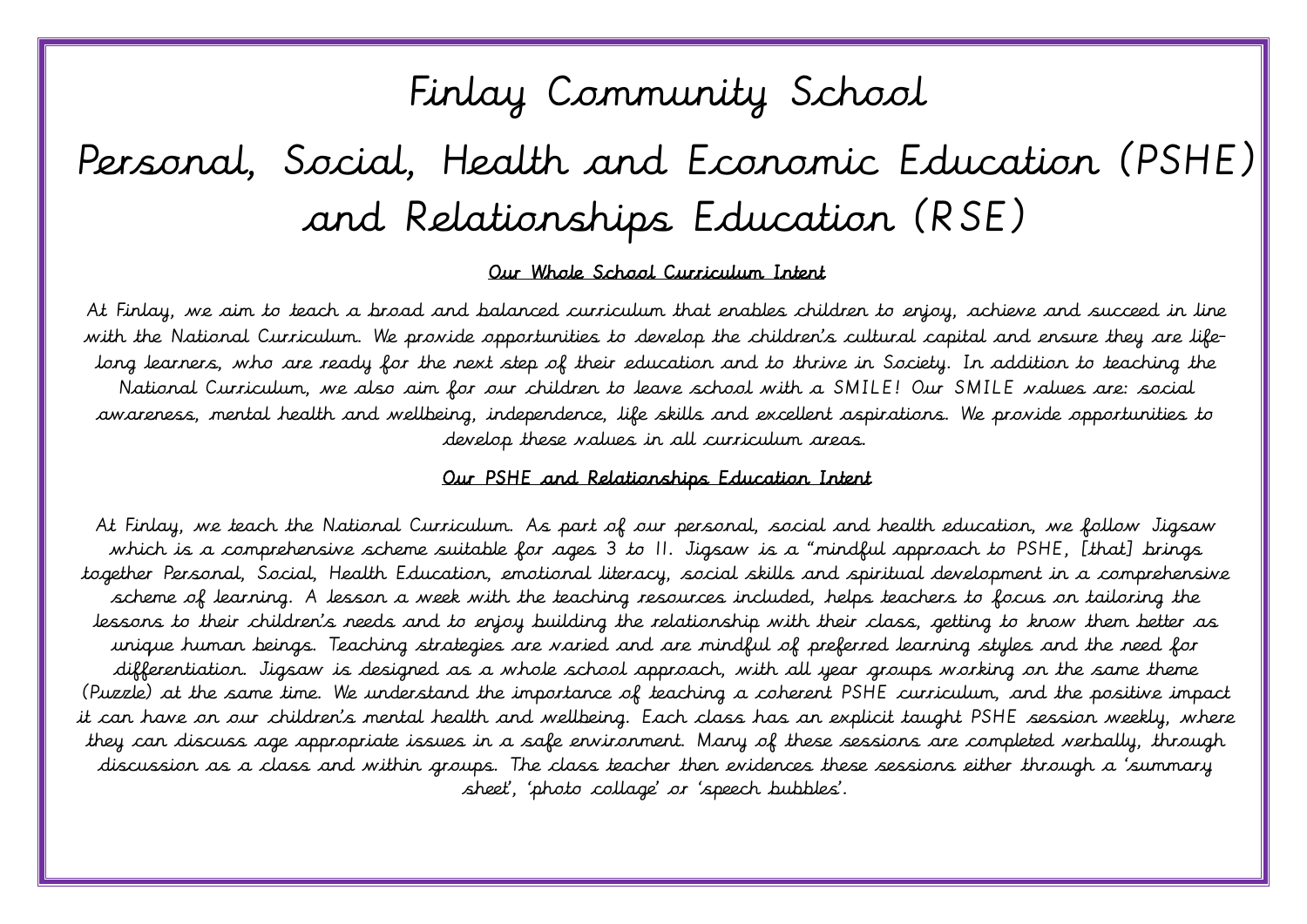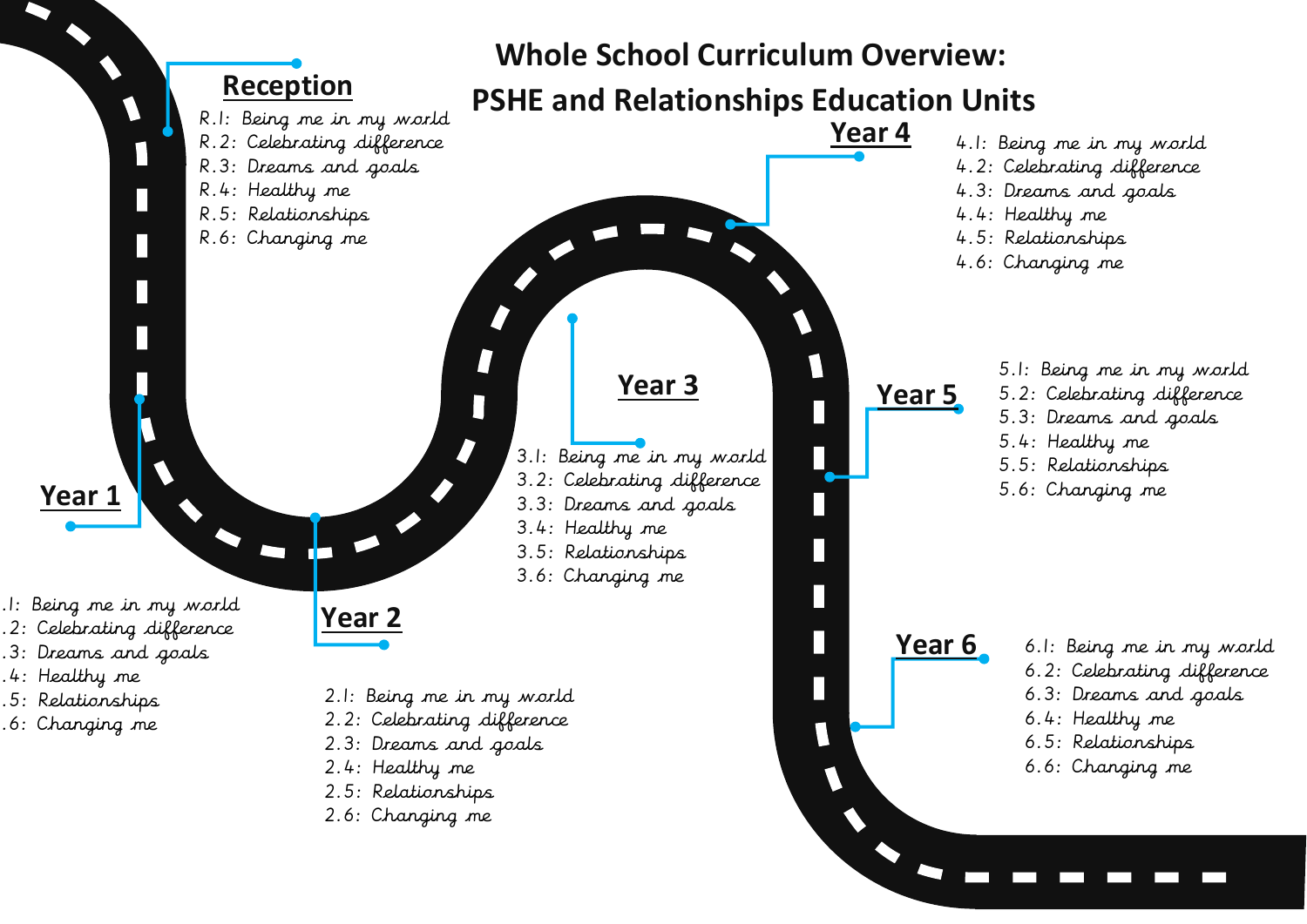#### **PSHE and Relationships Education Coverage Term by Term (EYFS – Year 6)**

|                                                | Autumn Term                                                   |                                  | Spring Term                                 |                   | Summer Term                              |                 |
|------------------------------------------------|---------------------------------------------------------------|----------------------------------|---------------------------------------------|-------------------|------------------------------------------|-----------------|
|                                                | Autumn 1                                                      | Autumn 2                         | Spring 1                                    | Spring 2          | Summer 1                                 | Summer 2        |
| Reception                                      | It's Good to<br>be Me                                         | Let's Celebrate                  |                                             | Once Upon a Time  | Are we nearly<br>there yet?              | Moving on up!   |
| PSHE and<br>Relationships<br>Education<br>Urit | R.I Being me<br>in my world                                   | R.2<br>Celebrating<br>difference | R.3 Dreams<br>and goals                     | R.4 Healthy<br>me | R.5<br>Relationships                     | R.6 Changing me |
| Year 1                                         | Finlay Toy Factory                                            |                                  | Where oh Where is Finlay Bear               |                   | The Great Space Race                     |                 |
| PSHE and<br>Relationships<br>Education unit    | Being me in<br>my world                                       | .2 Celebrating<br>difference     | 1.3 Dreams<br>and goals                     | 1.4 Healthy me    | 1.5<br>Relationships                     | 1.6 Changing me |
| Year 2                                         | Heroes in History<br>Florence Nightingale and Mary<br>Seacole |                                  | Around the World in  Days<br>Passport theme |                   | The Great Fire of London & The<br>Tudars |                 |
| PSHE and<br>Relationships<br>Education unit    | 2.1 Being me<br>in my world                                   | 2.2<br>Celebrating<br>difference | 2.3 Dreams<br>and goals                     | 2.4 Healthy<br>me | 2.5<br>Relationships                     | 2.6 Changing me |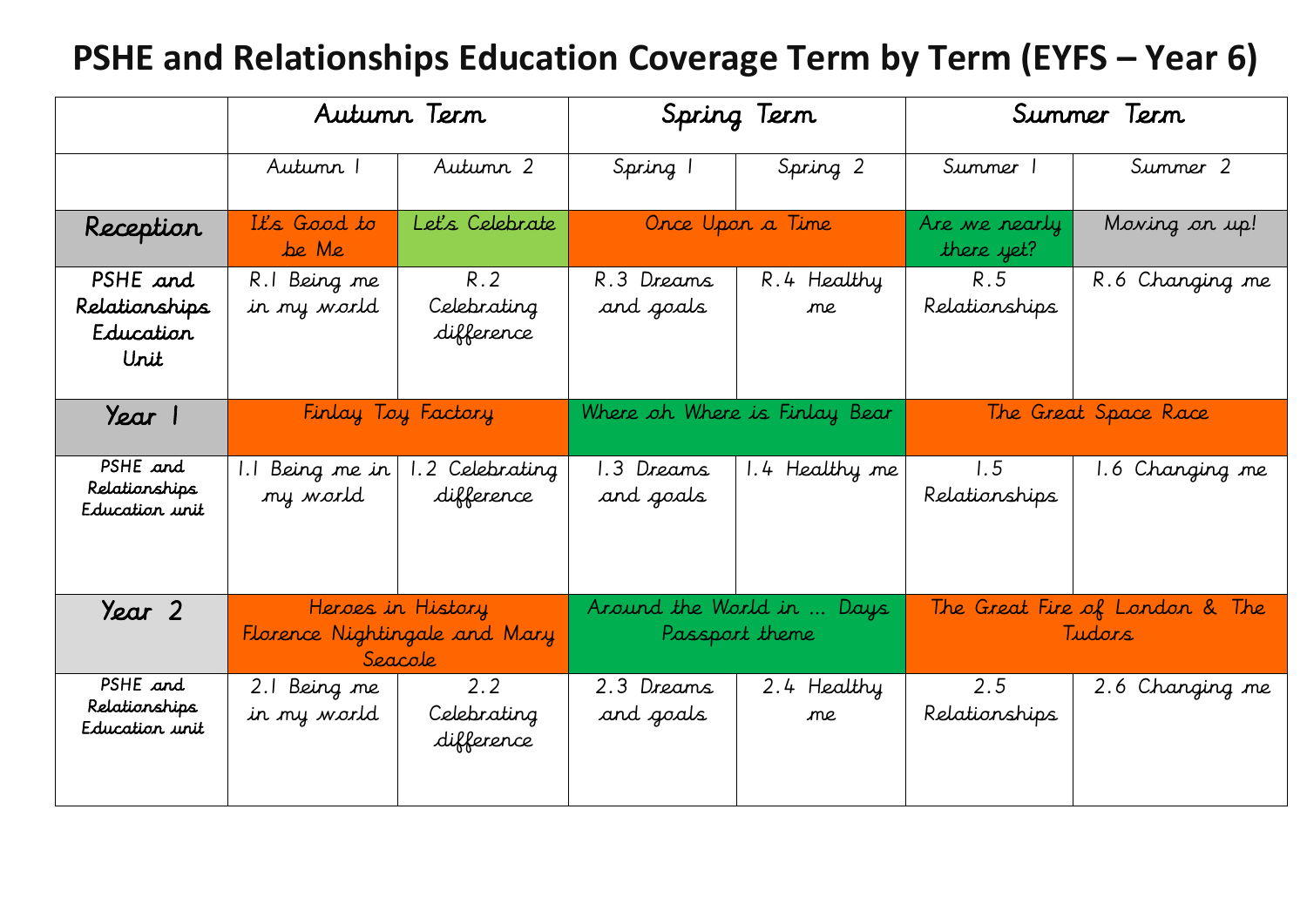| Year 3                                      | Rock and Roll!<br>Stone Age and Iron Age |                                  | Deadly Disasters                                             |                   | Navigating the Nile/<br>Ancient Egyptians             |                                                   |
|---------------------------------------------|------------------------------------------|----------------------------------|--------------------------------------------------------------|-------------------|-------------------------------------------------------|---------------------------------------------------|
| PSHE and<br>Relationships<br>Education unit | 3.1 Being me<br>in my world              | 3.2<br>Celebrating<br>difference | 3.3 Dreams<br>and goals                                      | 3.4 Healthy<br>me | 3.5<br>Relationships                                  | 3.6 Changing me                                   |
| Year 4                                      | Rotten Romans<br>Glorious Glevun         |                                  | Journey to the River Sea!<br>Come Sail with Me!              |                   | Ancient Greeks<br>Olympics                            |                                                   |
| PSHE and<br>Relationships<br>Education unit | 4.1 Being me<br>in my world              | 4.2<br>Celebrating<br>difference | 4.3 Dreams<br>and goals                                      | 4.4 Healthy<br>ne | 4.5<br>Relationships                                  | 4.6 Changing me                                   |
| Year 5                                      | Chocolate!<br>Ancient Maya               |                                  | Deforestation<br>The Rainforest - North and<br>South America |                   | Invaders and Settlers - Saxons,<br>Vikings and Mayans |                                                   |
| PSHE and<br>Relationships<br>Education unit | 5.1 Being me<br>in my world              | 5.2<br>Celebrating<br>difference | 5.3 Dreams<br>and goals                                      | 5.4 Healthy<br>me | 5.5<br>Relationships                                  | 5.6 Changing me                                   |
| Year 6                                      | We'll Meet Again!<br>World War 2         |                                  | Ice Explorer<br>Arctic and Antarctica                        |                   |                                                       | Let Me Entertain You!<br>History of Entertainment |
| PSHE and<br>Relationships<br>Education unit | 6.1 Being me<br>in my world              | 6.2<br>Celebrating<br>difference | 6.3 Dreams<br>and goals                                      | 6.4 Healthy<br>ne | 6.5<br>Relationships                                  | 6.6 Changing me                                   |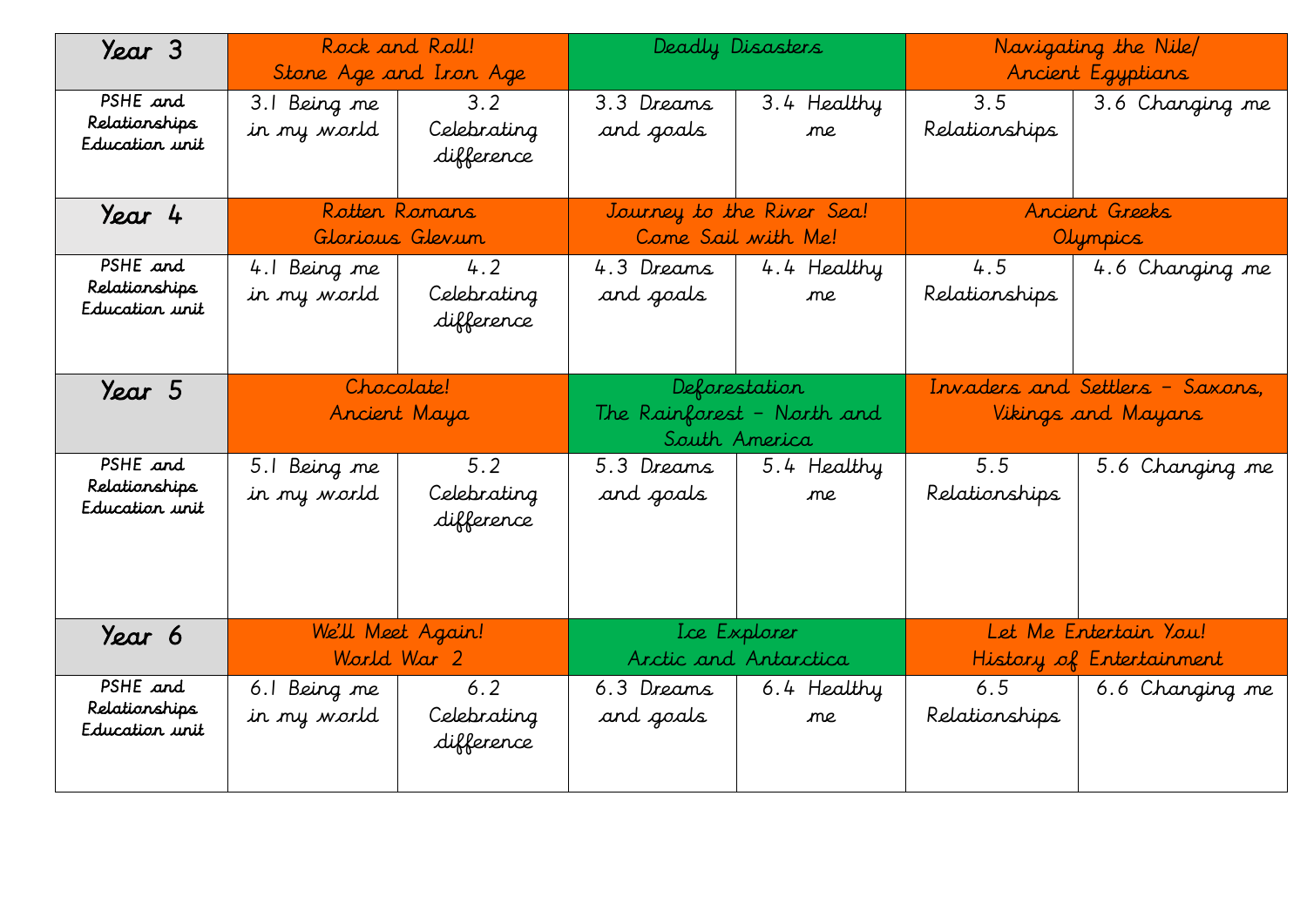#### **Progression of Knowledge, Skills and Understanding in the National Curriculum**

#### **PSHE and Relationships Education – Being me in my world**

| Pre-school       | Year 1           | Year 2           | $\gamma_{\text{ear}}$ 3 | Year 4           | Year 5           | Year 6             |
|------------------|------------------|------------------|-------------------------|------------------|------------------|--------------------|
| and Reception    |                  |                  |                         |                  |                  |                    |
| Self-identity    | Feeling special  | Hopes and fears  | Setting personal        | Being part of a  | Planning the     | I dentifying goals |
|                  | and safe         | for the year     | goals                   | class team       | forthcoming year | for the year       |
| Understanding    |                  |                  |                         |                  |                  |                    |
| feelings         | Being part of    | Rights and       | Self-identity and       | Being a school   | Being a citizen  | Global             |
|                  | a class          | responsibilities | worth                   | citizer          |                  | citizenship        |
| Being in a       |                  |                  |                         |                  | Rights and       |                    |
| classroom        | Rights and       | Rewards and      | Positivity in           | Rights,          | responsibilities | Children's         |
|                  | responsibilities | consequences     | challenges              | responsibilities |                  | universal rights   |
| Being gentle     |                  |                  |                         | and democracy    | Rewards and      |                    |
|                  | Rewards and      | Safe and fair    | Rules, rights           | (school council) | consequences     | Feeling welcome    |
| Rights and       | feeling proud    | learning         | and                     |                  |                  | and <i>valued</i>  |
| responsibilities |                  | ervirorment      | responsibilities        | Rewards and      | How behaviour    |                    |
|                  | Consequences     |                  |                         | consequences     | affects groups   | Choices,           |
|                  |                  | Valuing          | Rewards and             |                  |                  | consequences       |
|                  | Owning the       | contributions    | consequences            | Group decision-  | Democracy,       | and rewards        |
|                  | Learning         |                  |                         | making           | having a voice,  |                    |
|                  | Charter          | Choices          | Responsible             |                  | participating    | Group dynamics     |
|                  |                  |                  | choices                 | Having a voice   |                  |                    |
|                  |                  | Recognising      |                         |                  |                  | Democracy,         |
|                  |                  | feelings         | Seeing things           | What motivates   |                  | having a voice     |
|                  |                  |                  | from others'            | behaviour        |                  |                    |
|                  |                  |                  | perspectives            |                  |                  | Anti-social        |
|                  |                  |                  |                         |                  |                  | <b>behaviour</b>   |
|                  |                  |                  |                         |                  |                  |                    |
|                  |                  |                  |                         |                  |                  | Role-modelling     |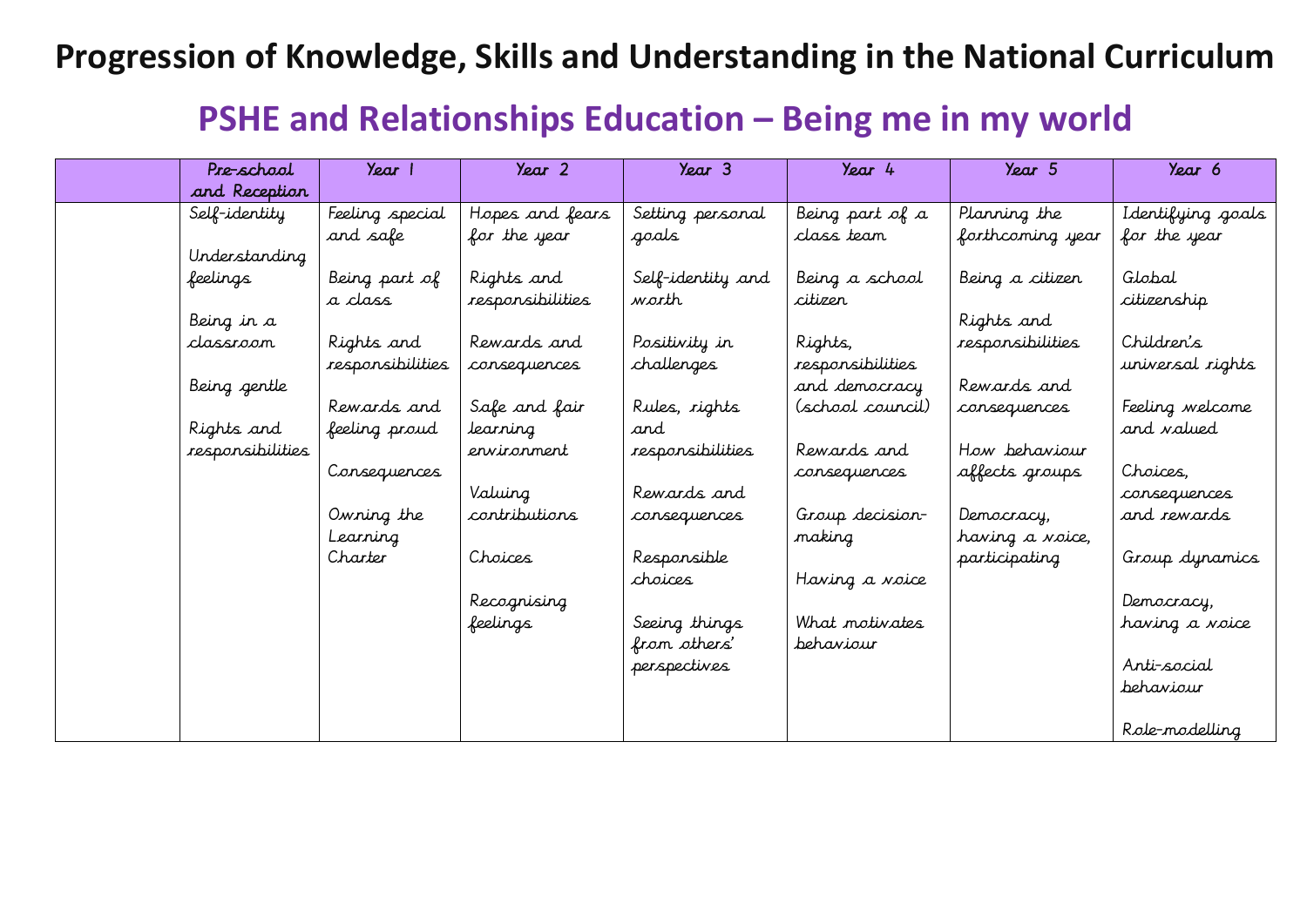#### **PSHE and Relationships Education – Celebrating difference**

| Pre-school  | Year 1          | Year 2         | $\gamma_{\text{ear}}$ 3 | Year 4          | Year 5         | Year 6               |
|-------------|-----------------|----------------|-------------------------|-----------------|----------------|----------------------|
| and         |                 |                |                         |                 |                |                      |
| Reception   |                 |                |                         |                 |                |                      |
| Identifying | Similarities    | Assumptions    | Families and            | Challenging     | Cultural       | Perceptions of       |
| talents     | and differences | and            | their                   | assumptions     | differences    | rormality            |
|             |                 | stereotypes    | differences             |                 | and how they   |                      |
| Being       | Understanding   | about gender   |                         | Judging by      | can cause      | Understanding        |
| special     | bullying and    |                | Family conflict         | appearance      | conflict       | disability           |
|             | knowing how     | Understanding  | and how to              |                 |                |                      |
| Families    | to deal with it | bullying       | manage it               | Accepting self  | Racism         | Power struggles      |
|             |                 |                | (child-centred)         | and others      |                |                      |
| Where we    | Making new      | Standing up    |                         |                 | Rumours and    | Understanding        |
| live        | friends         | for self and   | Witnessing              | Understanding   | name-calling   | <b>bullying</b>      |
|             |                 | others         | bullying and            | influences      |                |                      |
| Making      | Celebrating the |                | how to solve            |                 | Types of       | Inclusion/exclusion  |
| friends     | differences in  | Making new     | it                      | Understanding   | bullying       |                      |
|             | everyone        | friends        |                         | bullying        |                | Differences as       |
| Standing    |                 |                | Recognising             |                 | Material       | conflict, difference |
| up for      |                 | Gender         | how words               | Problem-solving | wealth and     | as celebration       |
| yourself    |                 | diversity      | can be hurtful          |                 | happiness      |                      |
|             |                 |                |                         | Identifying     |                | Empathy              |
|             |                 | Celebrating    | Giving and              | how special     | Enjoying and   |                      |
|             |                 | difference and | receiving               | and unique      | respecting     |                      |
|             |                 | remaining      | compliments             | everyone is     | other cultures |                      |
|             |                 | friends        |                         |                 |                |                      |
|             |                 |                |                         | First           |                |                      |
|             |                 |                |                         | impressions     |                |                      |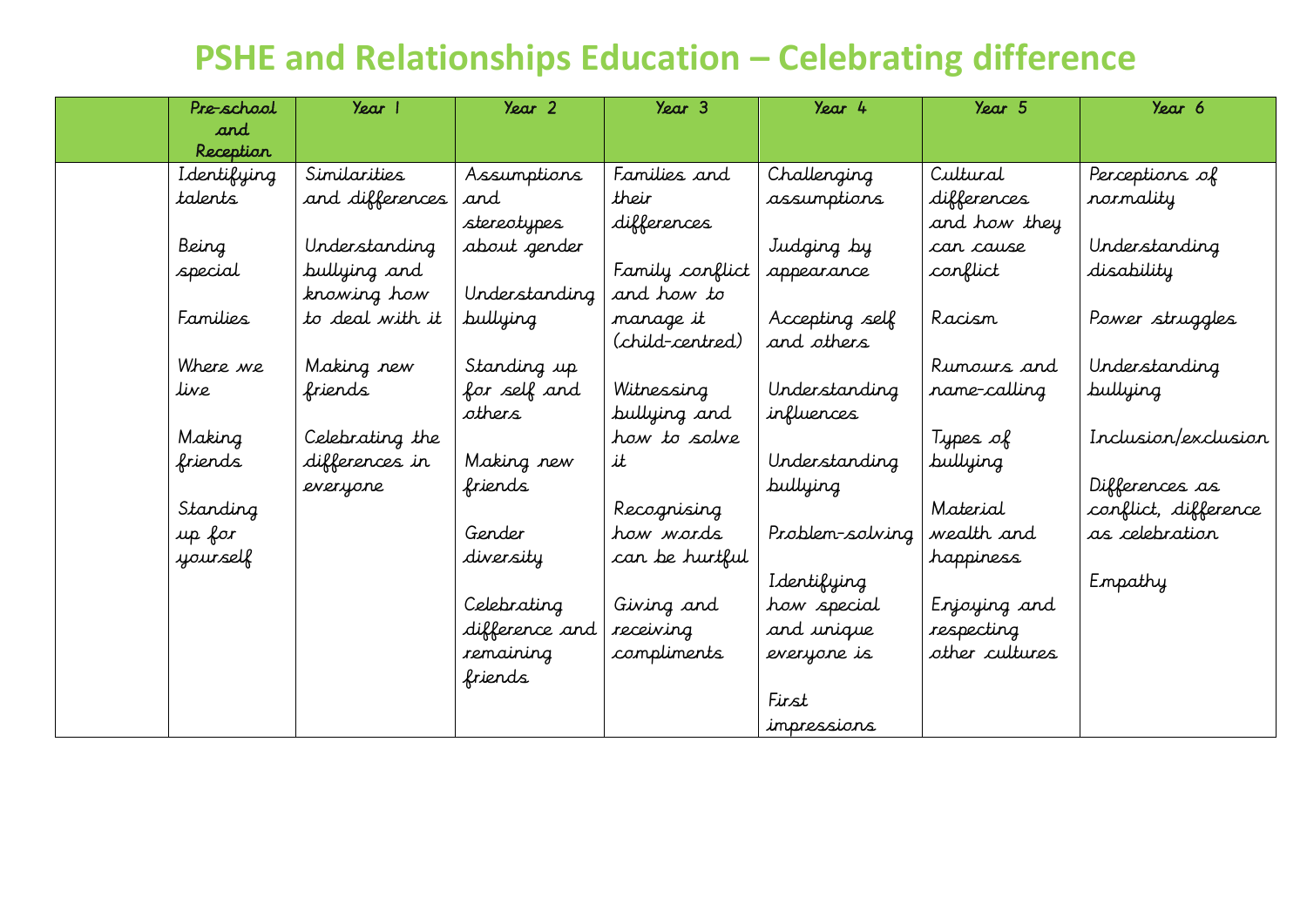## **PSHE and Relationships Education – Dreams and goals**

| Pre-school   | Year 1           | Year 2                | Year 3           | Year 4             | $\gamma_{\text{ear}}$ 5 | Year 6            |
|--------------|------------------|-----------------------|------------------|--------------------|-------------------------|-------------------|
| ard          |                  |                       |                  |                    |                         |                   |
| Reception    |                  |                       |                  |                    |                         |                   |
| Challenges   | Setting goals    | Achieving             | Difficult        | Hopes and          | Future dreams           | Personal learning |
|              |                  | realistic goals       | challenges and   | dreams             |                         | goals, in and     |
| Perseverance | Identifying      |                       | achieving        |                    | The importance          | aut of school     |
|              | successes and    | Perseverance          | success          | Overcoming         | of money                |                   |
| Goal-setting | achievements     |                       |                  | disappointment     |                         | Success criteria  |
|              |                  | Learning              | Dreams and       |                    | Jobs and careers        |                   |
| Overcoming   | Learning styles  | strengths             | ambitions        | Creating new,      |                         | Enotions in       |
| abstacles    |                  |                       |                  | realistic dreams   | Dream job and           | <i>SUCCESS</i>    |
|              | Working well     | Learning with         | New challenges   |                    | how to get there        |                   |
| Seeking help | and celebrating  | athers                |                  | Achieving goals    |                         | Making a          |
|              | achievement with |                       | Motivation and   |                    | Goals in                | difference in the |
| Jobs         | a partner        | $G$ <i>roup</i> $co-$ | enthusiasm       | Working in a       | different cultures      | world             |
|              |                  | operation             |                  | group              |                         |                   |
| Achieving    | Tackling new     |                       | Recognising and  |                    | Supporting others       | Motivation        |
| goals        | challenges       | Contributing to       | trying to        | Celebrating        | (charity)               |                   |
|              |                  | and sharing           | overcome         | contributions      |                         | Recognising       |
|              | Identifying and  | success               | obstacles        |                    | Motivation              | achievements      |
|              | overcoming       |                       |                  | Resilience         |                         |                   |
|              | obstacles        |                       | Evaluating       |                    |                         | Compliments       |
|              |                  |                       | learning         | Positive attitudes |                         |                   |
|              | Feelings of      |                       | processes        |                    |                         |                   |
|              | success          |                       |                  |                    |                         |                   |
|              |                  |                       | Managing         |                    |                         |                   |
|              |                  |                       | feelings         |                    |                         |                   |
|              |                  |                       |                  |                    |                         |                   |
|              |                  |                       | Simple budgeting |                    |                         |                   |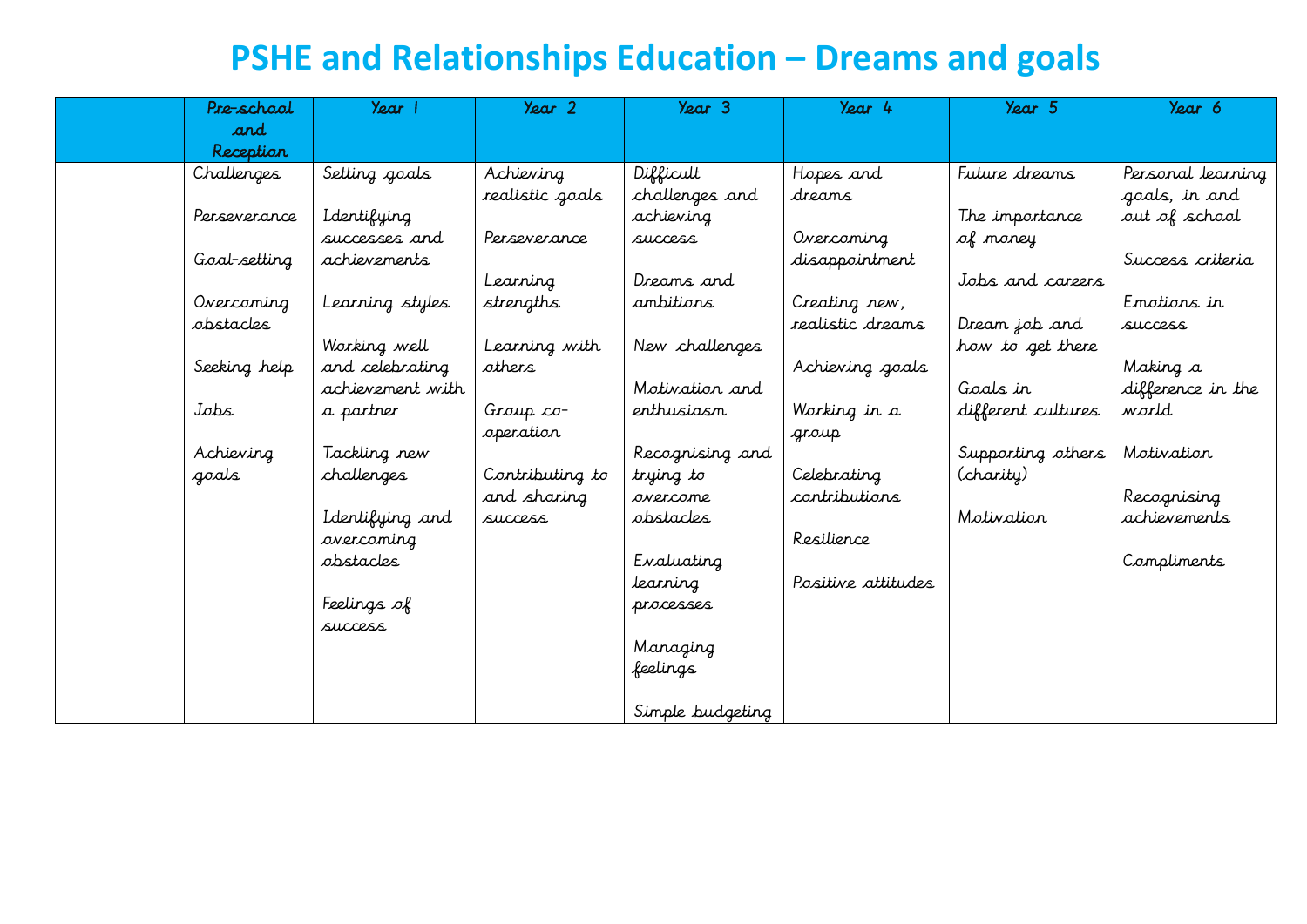## **PSHE and Relationships Education – Healthy me**

| Pre-school       | Year 1         | Year 2         | Year 3         | Year 4         | Year 5          | Year 6          |
|------------------|----------------|----------------|----------------|----------------|-----------------|-----------------|
| and              |                |                |                |                |                 |                 |
| <b>Reception</b> |                |                |                |                |                 |                 |
| Exercising       | Keeping myself | Motivation     | Exercise       | Healthier      | Smoking,        | Taking          |
| bodies           | healthy        |                |                | friendships    | including       | personal        |
|                  |                | Healthier      | Fitness        |                | vaping          | responsibility  |
| Physical         | Healthier      | choices        | challenges     | Group          |                 |                 |
| activity         | lifestyle      |                |                | dynamics       | Alcohol         | How             |
|                  | choices        | Relaxation     | Food labelling |                |                 | substances      |
| Healthy          |                |                | and healthy    | Smoking        | Alcohol and     | affect the body |
| food             | Keeping clean  | Healthy eating | swaps          |                | anti-social     |                 |
|                  |                | and nutrition  |                | Alcohol        | behaviour       | Exploitation,   |
| Sleep            | Being safe     |                | Attitudes      |                |                 | including       |
|                  |                | Healthier      | towards drugs  | Assertiveness  | Emergency aid   | 'county lines'  |
| Keeping          | Medicine       | snacks and     |                |                |                 | and gang        |
| clear            | safety/safety  | sharing food   | Keeping safe   | Peer pressure  | Body image      | culture         |
|                  | with household |                | and why it's   |                |                 |                 |
| Safety           | items          |                | important      | Celebrating    | Relationships   | Emotional and   |
|                  |                |                | orline and off | inner strength | with food       | mental health   |
|                  | Road safety    |                | line scenarios |                |                 |                 |
|                  |                |                |                |                | Healthy choices | Managing        |
|                  | Linking health |                | Respect for    |                |                 | stress          |
|                  | and happiness  |                | myself and     |                | Motivation and  |                 |
|                  |                |                | others         |                | behaviour       |                 |
|                  |                |                |                |                |                 |                 |
|                  |                |                | Healthy and    |                |                 |                 |
|                  |                |                | safe choices   |                |                 |                 |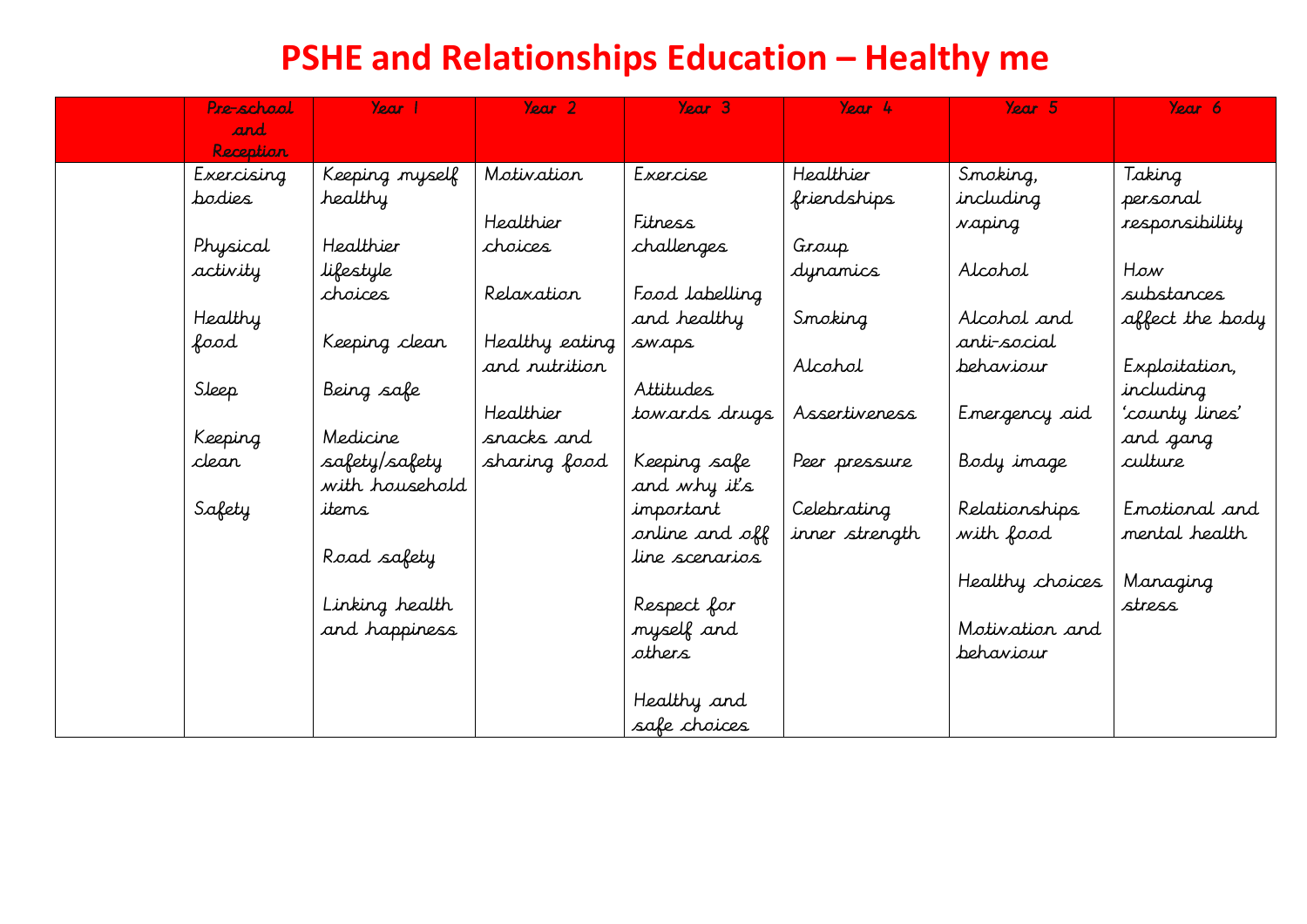## **PSHE and Relationships Education- Relationships**

| Pre-school   | Y <sub>ear</sub> | $\gamma_{\text{ear}}$ 2 | $\gamma_{\text{ear}}$ 3 | $\gamma_{\text{ear}}$ 4 | Year 5           | Year 6          |
|--------------|------------------|-------------------------|-------------------------|-------------------------|------------------|-----------------|
| and          |                  |                         |                         |                         |                  |                 |
| Reception    |                  |                         |                         |                         |                  |                 |
| Family life  | Belonging to a   | Different types         | Family roles and        | Jealousy                | Self-recognition | Mental health   |
|              | family           | of family               | responsibilities        |                         | and self-worth   |                 |
| Friendships  |                  |                         |                         | Love and loss           |                  | Identifying     |
|              | Making           | Physical                | Friendship and          |                         | Building self-   | mental health   |
| Breaking     | friends/being a  | contact                 | regotiation             | Memories of             | esteem           | warries and     |
| friendships  | good friend      | poundaries              |                         | loved ones              |                  | sources of      |
|              |                  |                         | Keeping safe            |                         | Safer online     | support         |
| Falling out  | Physical contact | Friendship and          | orline and who          | Getting on and          | communities      |                 |
|              | preferences      | conflict                | to go to for            | Falling Out             |                  | Love and loss   |
| Dealing with |                  |                         | help                    |                         | Rights and       |                 |
| bullying     | People who help  | Secrets                 |                         | Girlfriends and         | responsibilities | Managing        |
|              | us               |                         | Being a global          | <b>boyfriends</b>       | arline           | feelings        |
| Being a      |                  | Trust and               | citizer                 |                         |                  |                 |
| good friend  | Qualities as a   | appreciation            |                         | Showing                 | Online gaming    | Power and       |
|              | friend and       |                         | Being aware of          | appreciation to         | and gambling     | control         |
|              | person           | Expressing              | how my choices          | people and              |                  |                 |
|              |                  | appreciation            | affect others           | animals                 | Reducing screen  | Assertiveness   |
|              | Self-            | for special             |                         |                         | time             |                 |
|              | acknowledgement  | relationships           | Awareness of            |                         |                  | Technology      |
|              |                  |                         | how other               |                         | Dangers of       | safety          |
|              | Being a good     |                         | children have           |                         | online grooming  |                 |
|              | friend to myself |                         | different lives         |                         |                  | Take            |
|              |                  |                         |                         |                         | SMARRT internet  | responsibility  |
|              | Celebrating      |                         | Expressing              |                         | safety rules     | with technology |
|              | special          |                         | appreciation for        |                         |                  | use             |
|              | relationships    |                         | family and              |                         |                  |                 |
|              |                  |                         | friends                 |                         |                  |                 |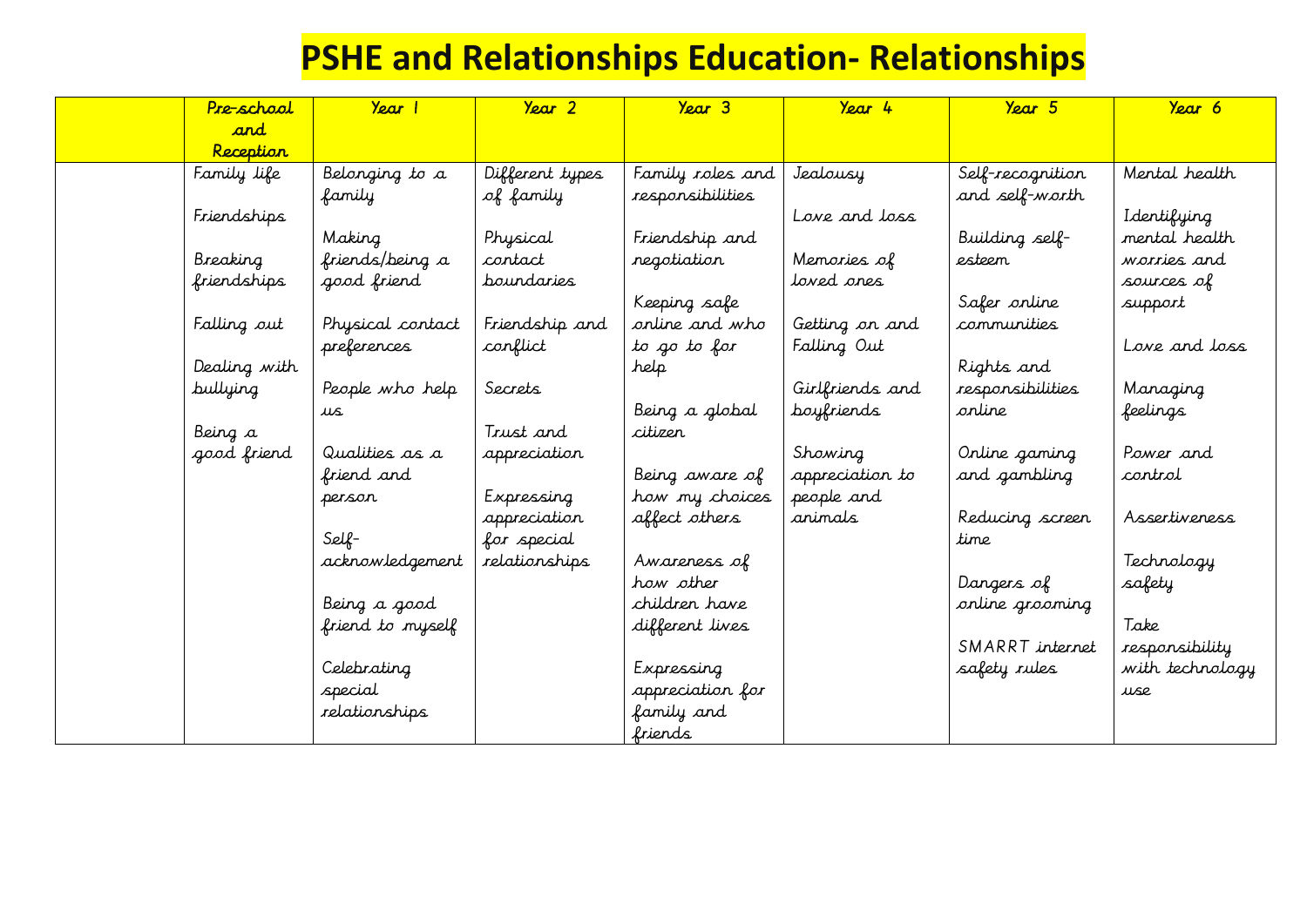#### **PSHE and Relationships Education- Changing me**

| Pre-school   | Y <sub>ear</sub> | $\gamma_{\text{ear}}$ 2 | $\gamma_{\text{ear}}$ 3 | Year 4        | Year 5          | Year 6                 |
|--------------|------------------|-------------------------|-------------------------|---------------|-----------------|------------------------|
| and          |                  |                         |                         |               |                 |                        |
| Reception    |                  |                         |                         |               |                 |                        |
| Bodies       | Life cycles -    | Life cycles in          | How babies              | Being unique  | Self- and       | Self-image             |
|              | animal and       | rature                  | grow                    |               | body image      |                        |
| Respecting   | human            |                         |                         | Having a baby |                 | Body image             |
| my body      |                  | Growing                 | Understanding           |               | Influence of    |                        |
|              | Changes in       | from young              | a baby's                | Girls and     | orline and      | Puberty and feelings   |
| Growing up   | me               | to old                  | reeds                   | puberty       | media on body   |                        |
|              |                  |                         |                         |               | image           | Conception to birth    |
| Growth       | Changes since    | Increasing              | Outside body            | Confidence in |                 |                        |
| and change   | being a baby     | independence            | changes                 | change        | Puberty for     | Reflections about      |
|              |                  |                         |                         |               | girls           | change                 |
| Fun and      | Differences      | Differences in          | Inside body             | Accepting     |                 |                        |
| fears        | between female   | female and              | changes                 | change        | Puberty for     | Physical attraction    |
|              | and male         | male bodies             |                         |               | sfort           |                        |
| Celebrations | bodies (correct  | (correct                | Family                  | Preparing for |                 | Respect and consent    |
|              | terminology)     | terminology)            | stereotypes             | transition    | Conception      |                        |
|              |                  |                         |                         |               | (including IVF) | Boyfriends/girlfriends |
|              | Linking          | Assertiveness           | Challenging             | Ervironmental |                 |                        |
|              | growing and      |                         | my ideas                | change        | Growing         | Sexting Transition     |
|              | learning         | Preparing for           |                         |               | responsibility  |                        |
|              |                  | transition              | Preparing for           |               |                 |                        |
|              | Coping with      |                         | transition              |               | Coping with     |                        |
|              | change           |                         |                         |               | change          |                        |
|              |                  |                         |                         |               |                 |                        |
|              | Transition       |                         |                         |               | Preparing for   |                        |
|              |                  |                         |                         |               | transition      |                        |

For evidence of how the modules in Jigsaw align to the DfE statutory relationships, sex and health education, please see the appendix document which is available in the RSHE subject leader folder.